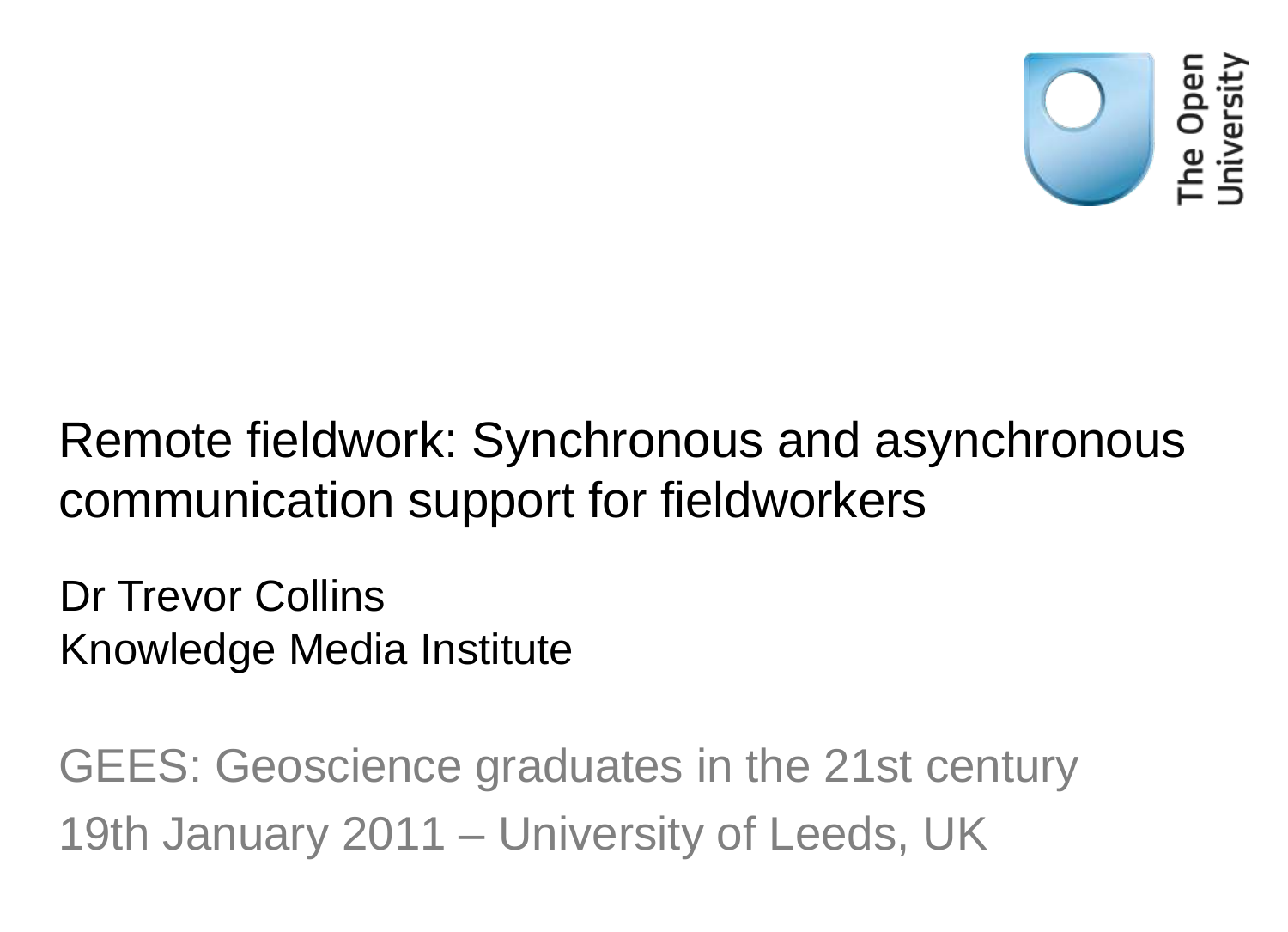

# Tools to support communication

- Synchronous
	- Happening at the same time
	- –Examples: instant message chat, photo uploads, video streaming, VoIP phone calls, data sharing...
- Asynchronous
	- Not happening at the same time
	- –Examples: discussion boards, emails, blogs, photo uploads, video uploads, audio podcasts, blogs, wikis...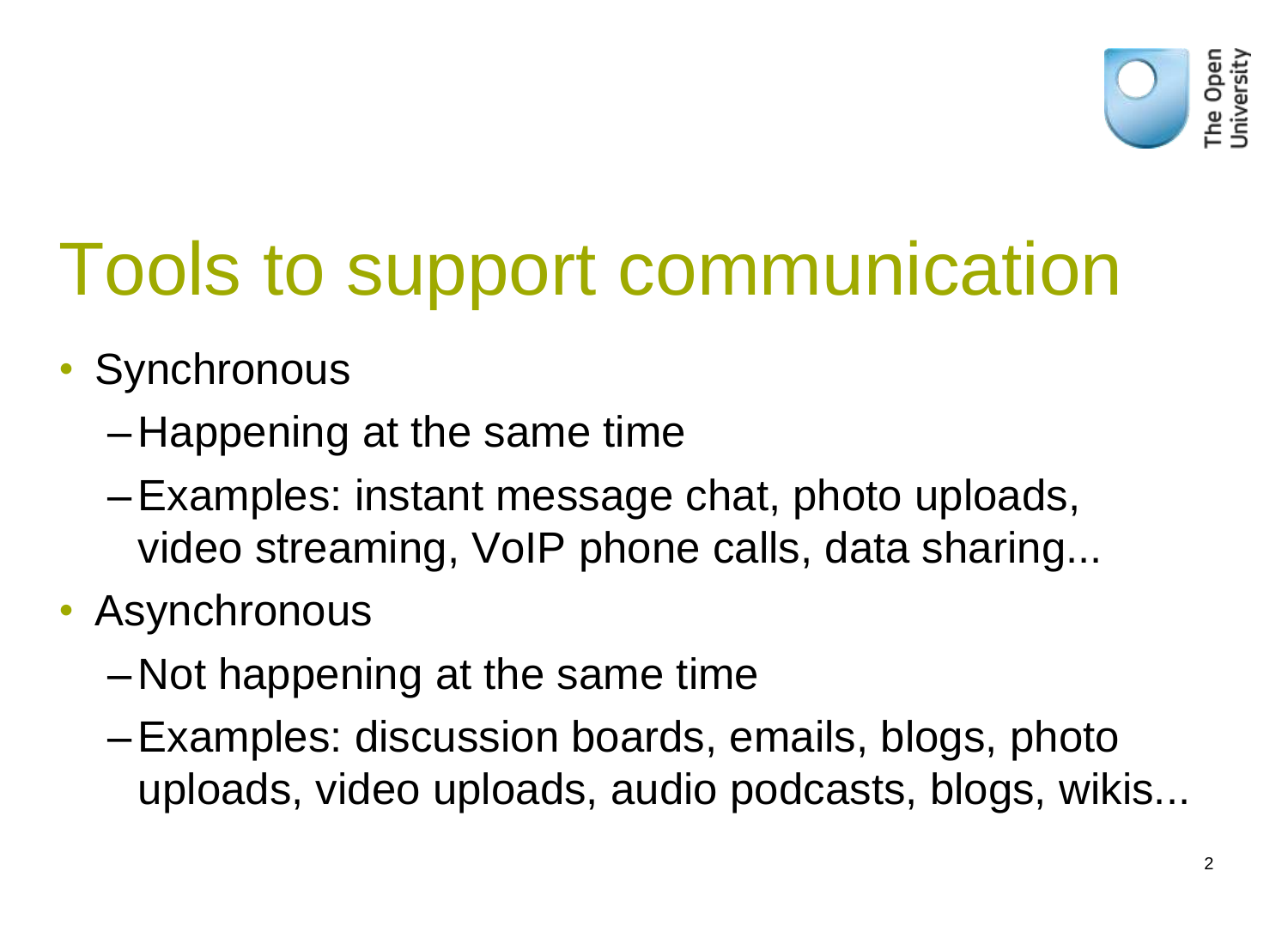

### **Outline**

- Introduction
- Remote fieldwork
	- –Approach: Technology enhanced learning
	- –Pedagogy: Learning by doing
	- Requirements: Remote fieldwork
	- –Technology: Communication using computer networks
	- –Examples: Remote access and collaboration
- Demonstration & discussion
- Summary and further information  $3^3$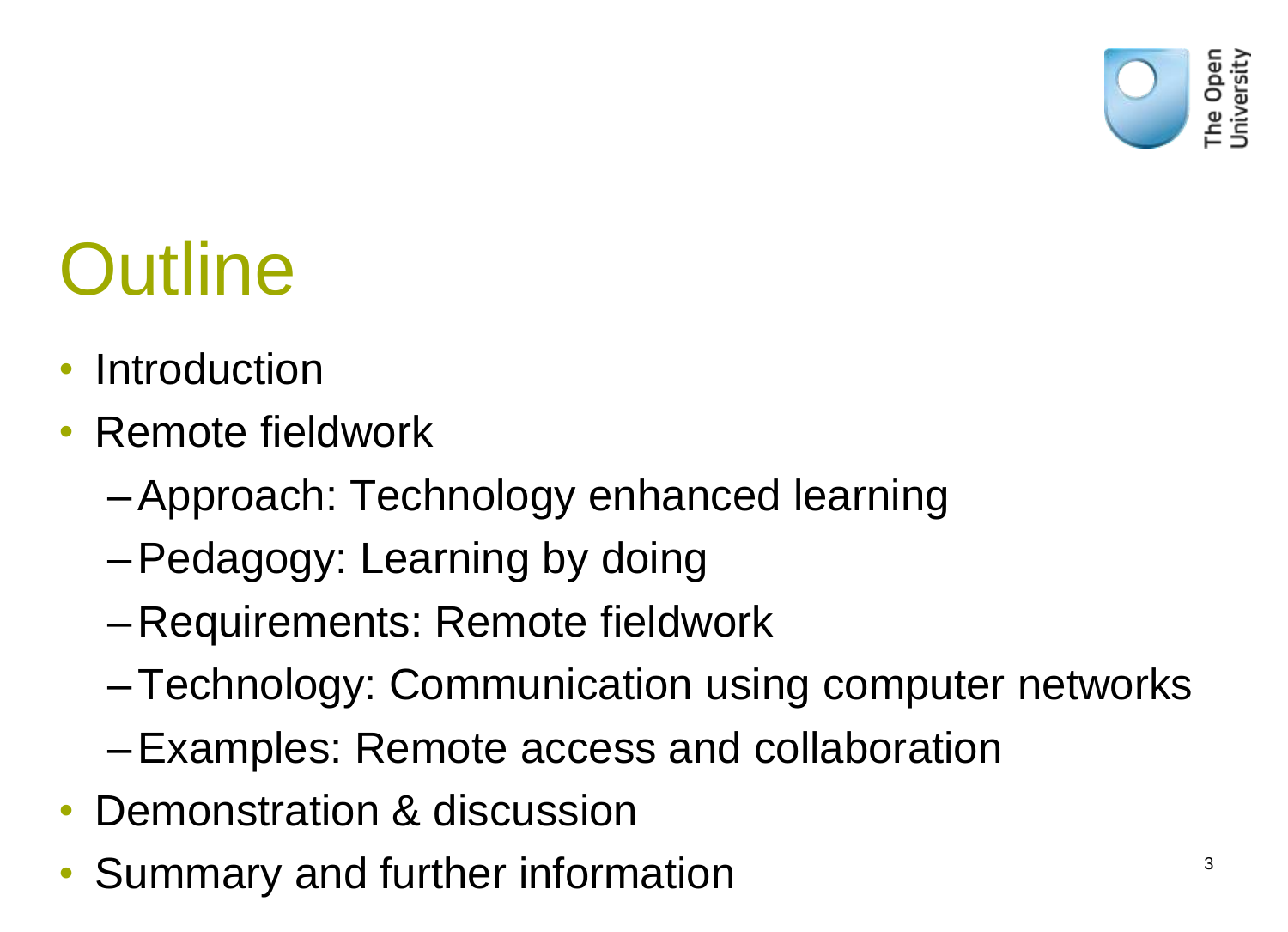

# Approach: TEL

- Technology enhanced learning
	- –Technology and pedagogy development
		- Pedagogically informed
		- Technologically supported
	- –Participatory and iterative development
		- Interdisciplinary teamwork approach
		- Shared common goal to enhance learning
	- –Success criteria focused on learning outcomes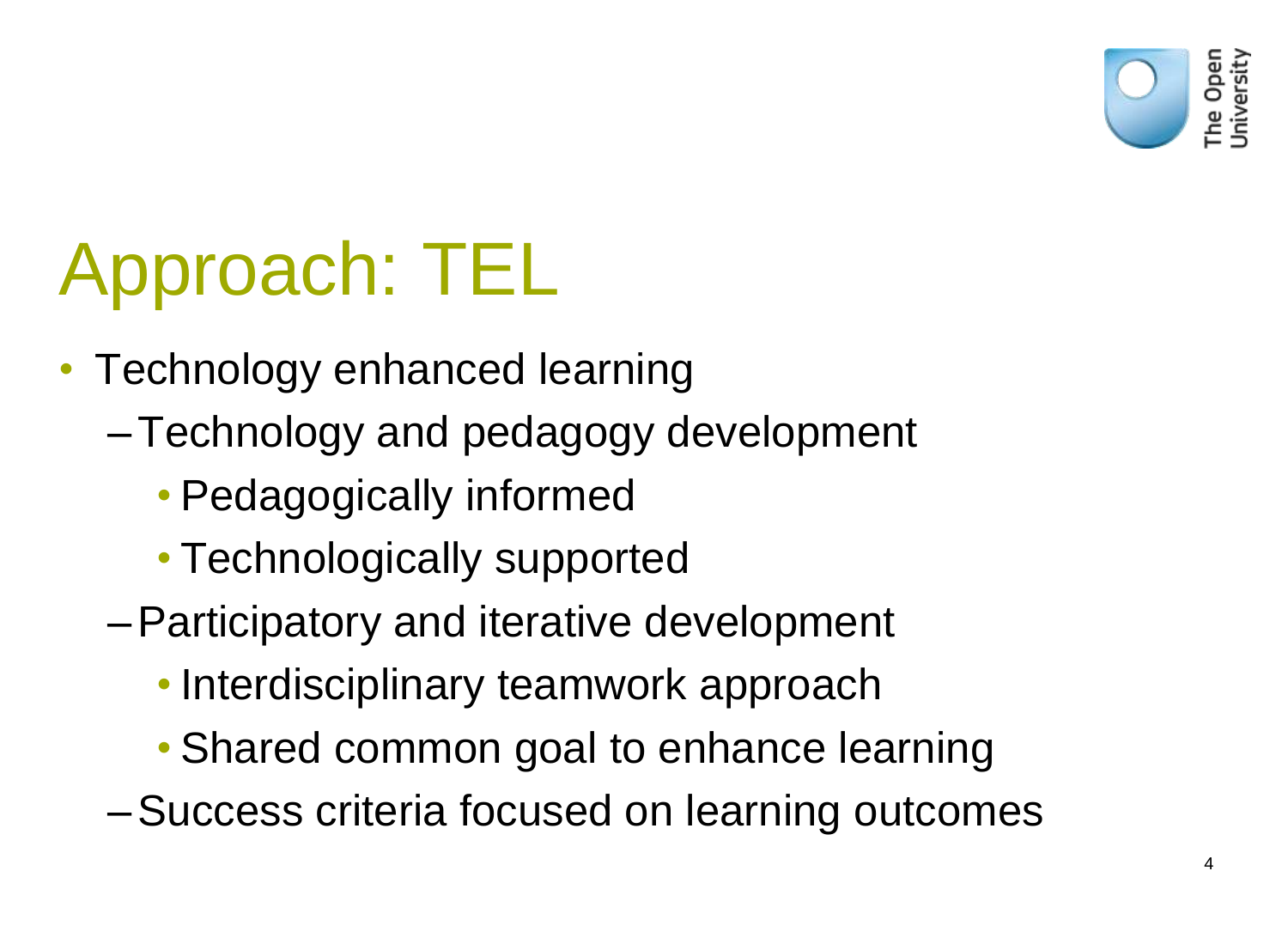

# Pedagogy (Learning by doing)

- Problem based learning
	- –Practical problems
	- –Tutor as a facilitator
	- Develop interpretation and reasoning

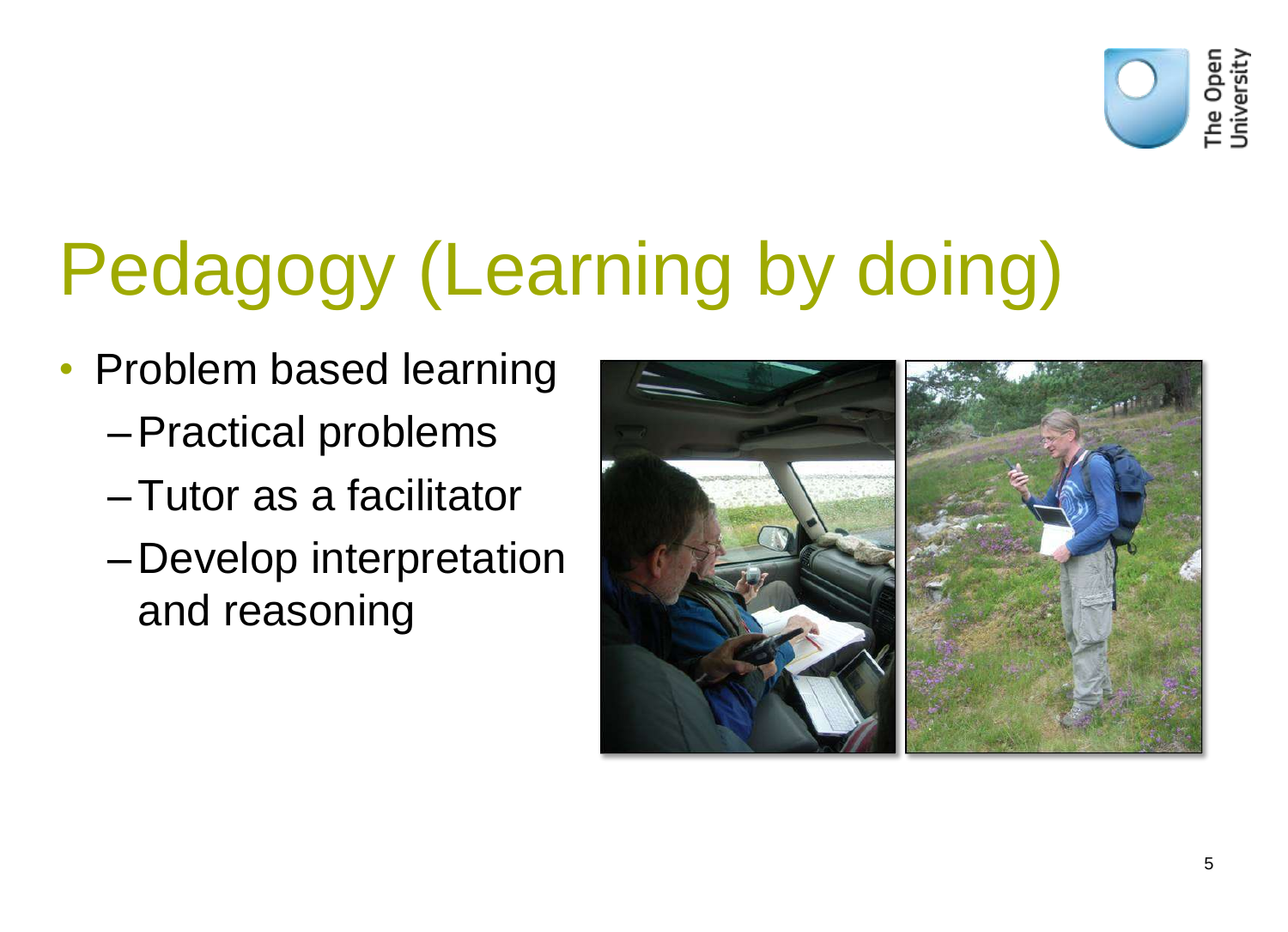

# Requirements of (remote) fieldwork

- Teaching and learning approaches
	- Cook's tour (tutor guide)
	- –Tutor facilitator (problem based learning)
- Vicarious fieldwork: Seeing, hearing, feeling... being there
	- –Seeing: Photographs and video
	- Hearing: (walkie talkies) VoIP phone calls
	- –Feeling: Samples (and a hand lense)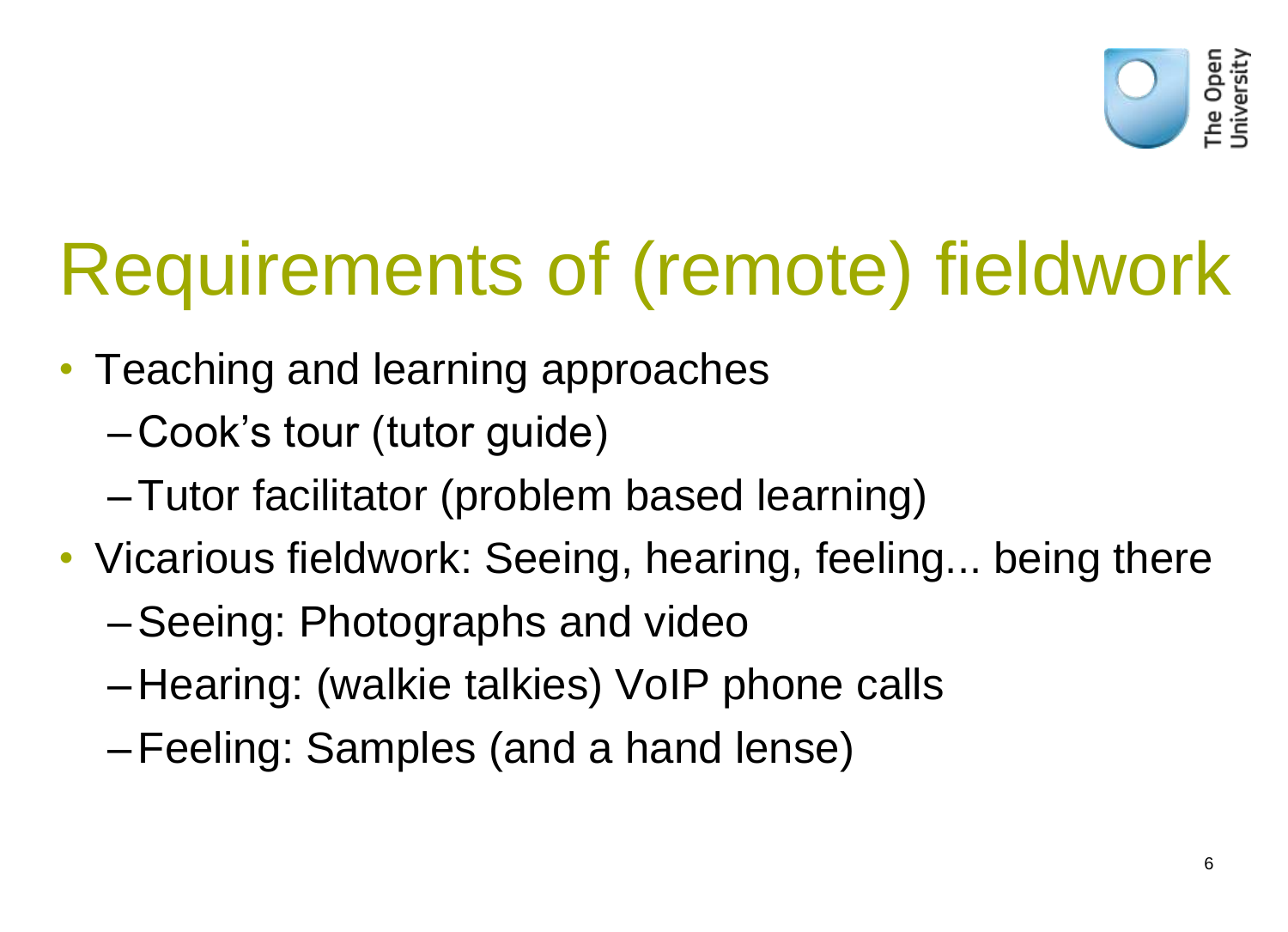

# Technology: Computer networks

- Local (nearby) access
	- Local area network
		- Ethernet cable
		- Wireless (802.11x WiFi)
	- Benefits
		- Under your control
		- Relatively good bandwidth (i.e. volume) and low latency (i.e. delays)
	- Challenges
		- Time to set up and take down
- Internet (distant) access
	- Backhaul internet link
		- Broadband (e.g. home)
		- Mobile broadband (e.g. phone)
		- Satellite (i.e. BGAN terminal)
	- Benefits
		- Global access
	- Challenges
		- Dependant on network providers
		- Relatively limited bandwidth and latency (further to travel)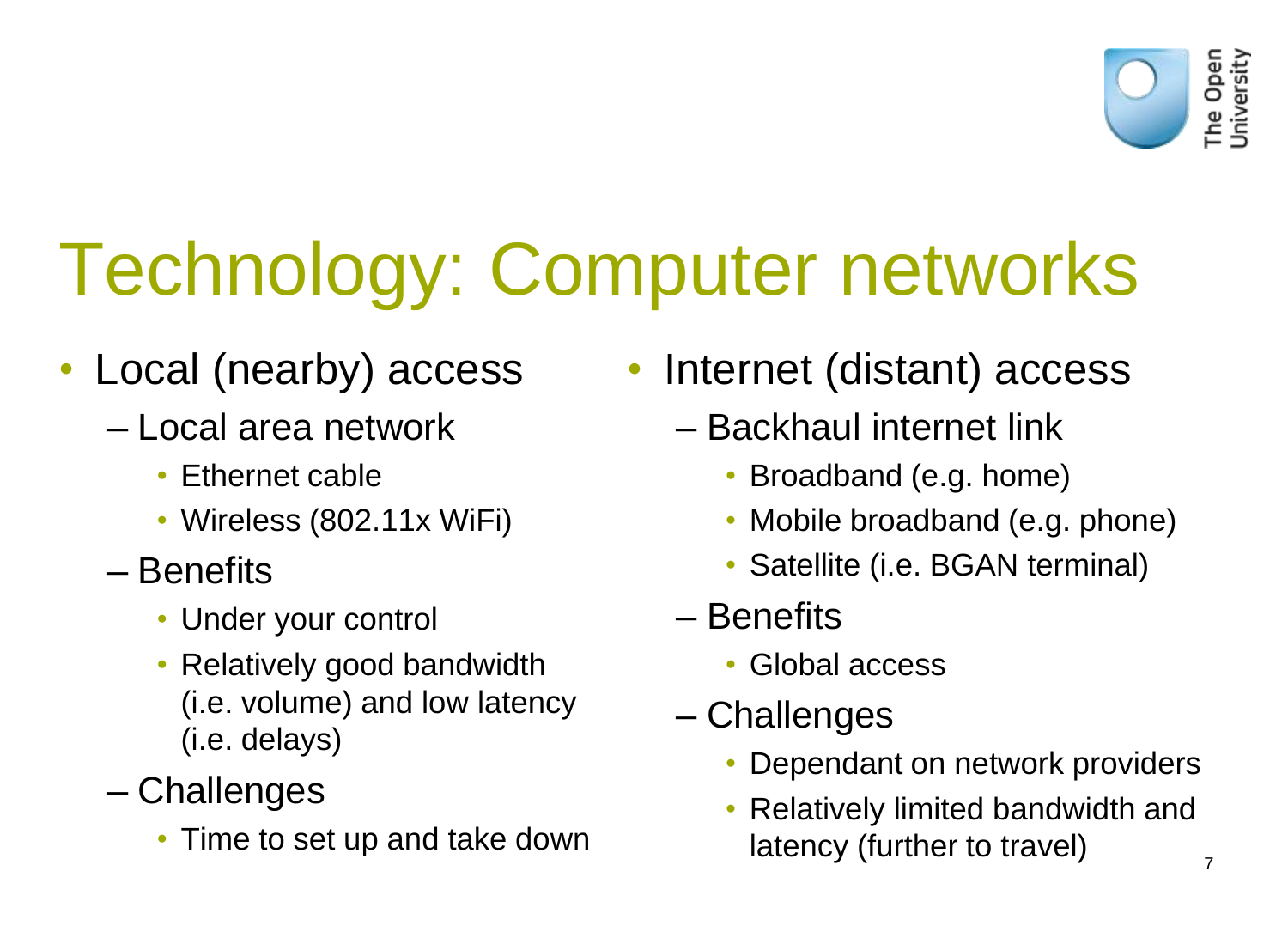

# Enabling Remote Activity project

• Remote access to geology fieldwork for mobility impaired students

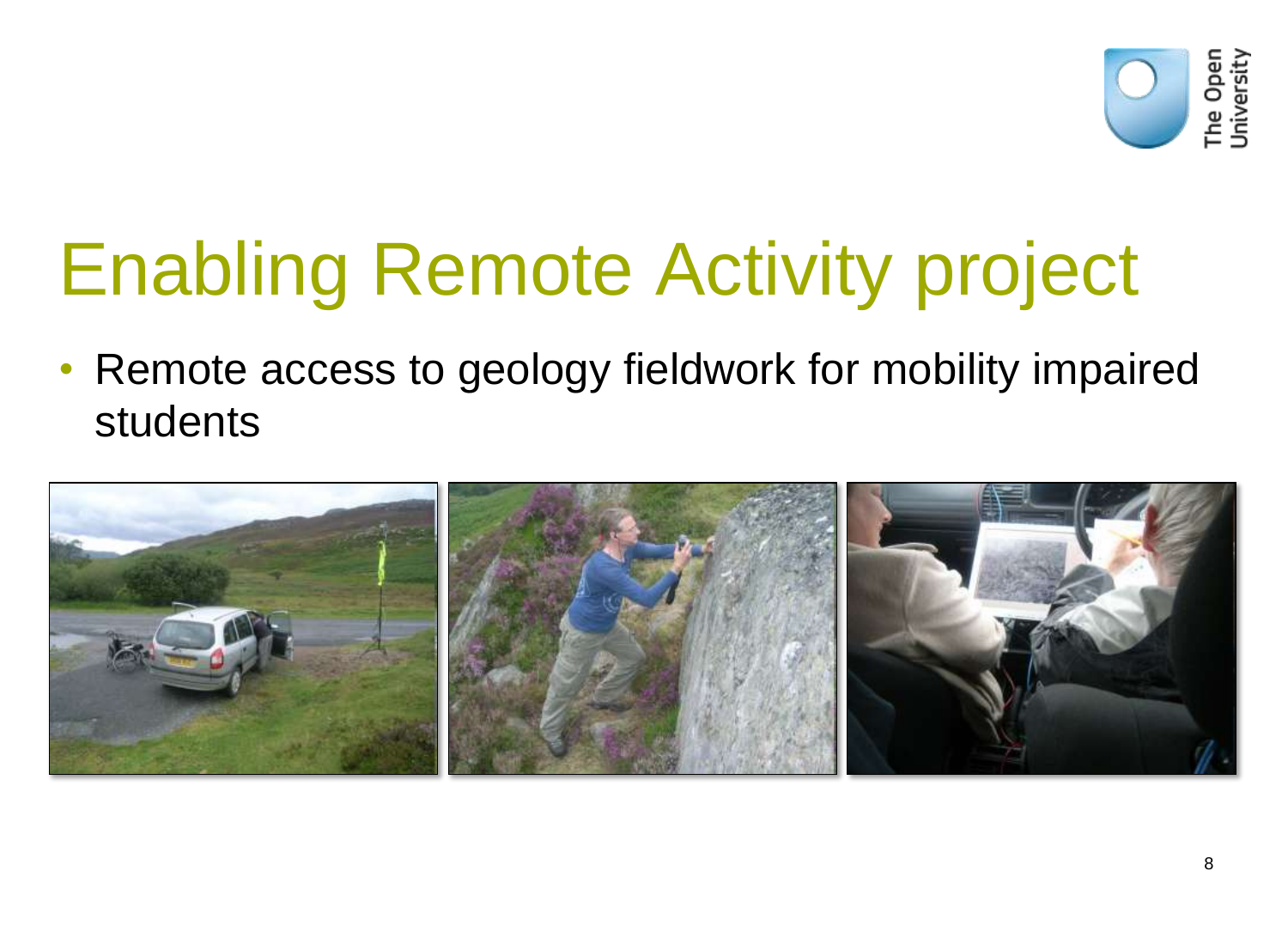

#### Purpose: Remote access

• Access to difficult to reach locations

–Accessibility: spectrum of approaches ([Healey, Jenkins, Leach and Roberts, 2001](http://www2.glos.ac.uk/gdn/disabil/overview/toc.htm))

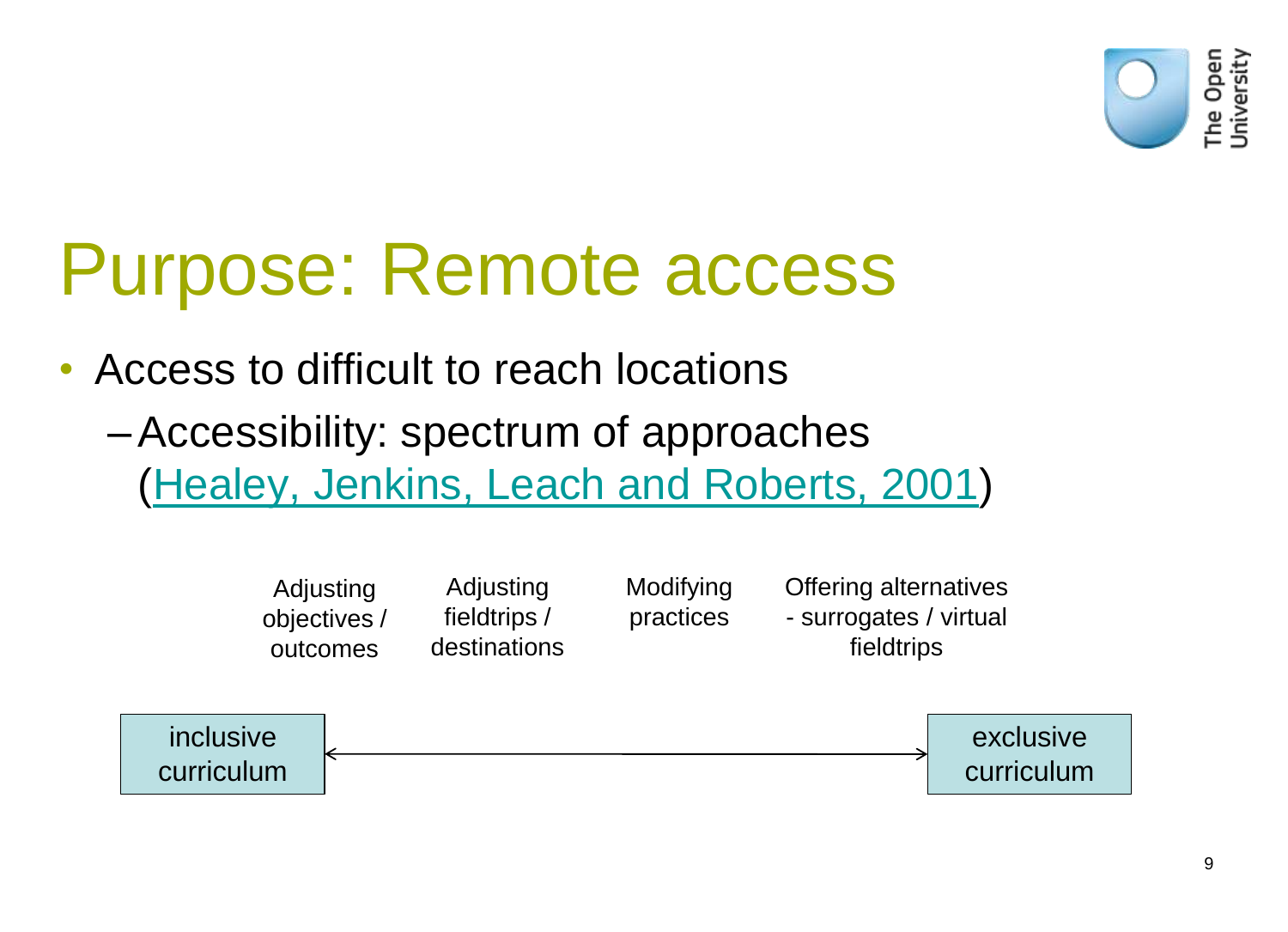

#### Out There and In Here project

• Remote collaboration between field and lab students

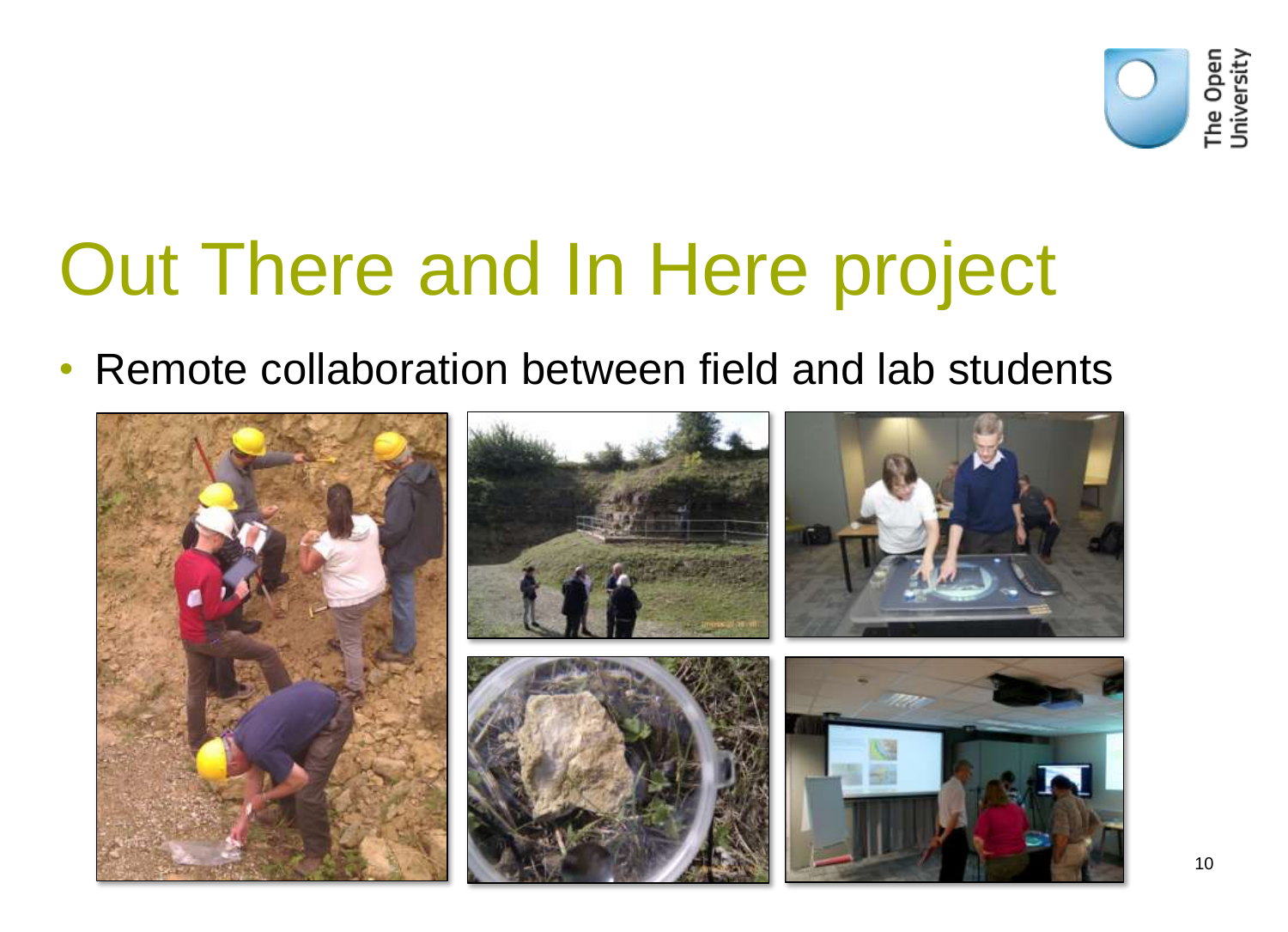

#### Purpose: Remote collaboration

- Collaboration between individuals or groups
	- –Separate locations ~ distinct resources and roles
		- Examples
			- –Field area groups pooling data and synthesising shared findings
			- –Field and lab students using lab or library resources to help interpret and inform field exploration

–Encourage task focus, communication and reflection

• Responsibility to share findings and conclusions  $\blacksquare$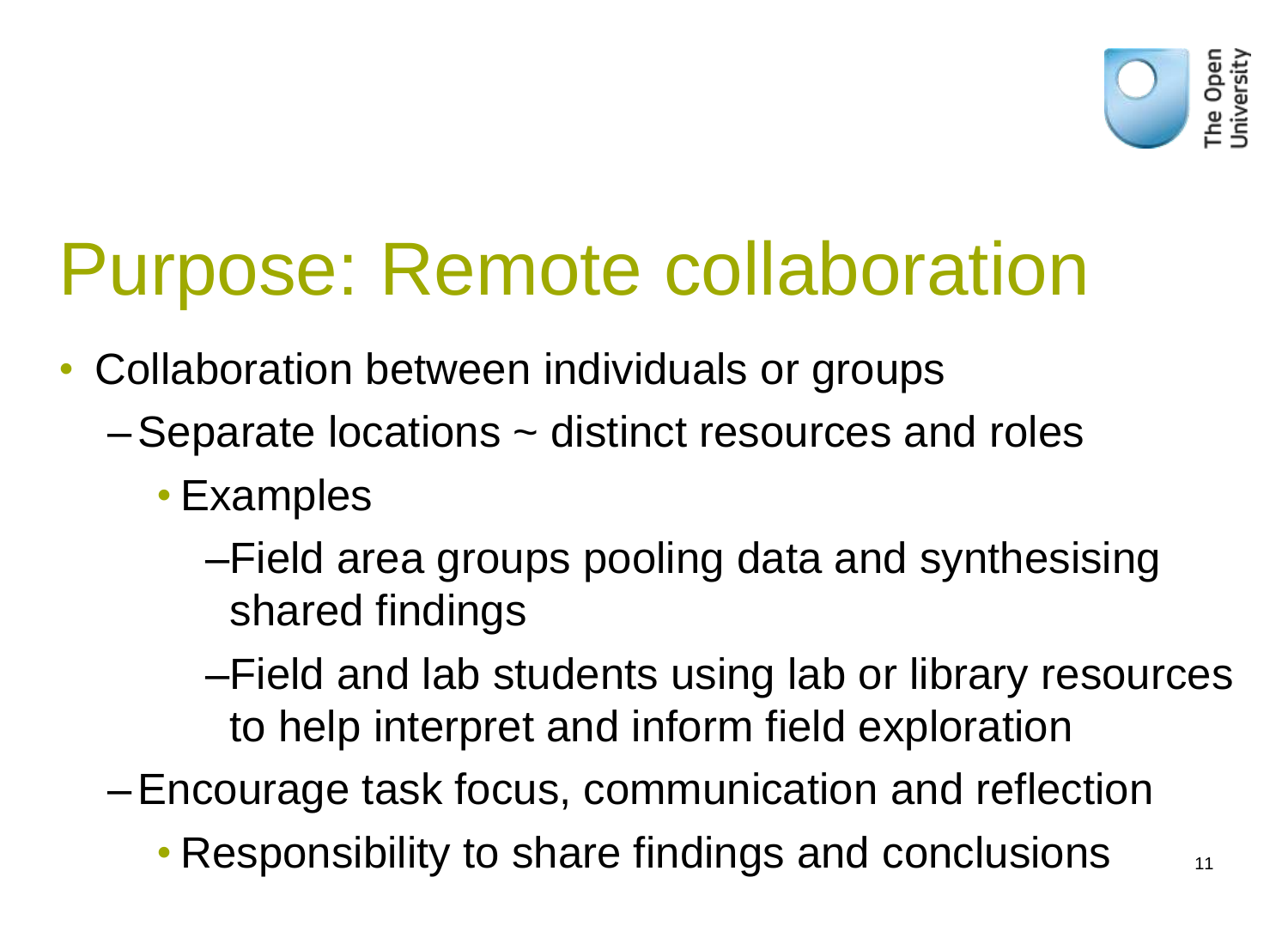

#### Demonstration and discussion



<http://www.youtube.com/watch?v=2baM2JUEI8M> Howick Haven (August 2009)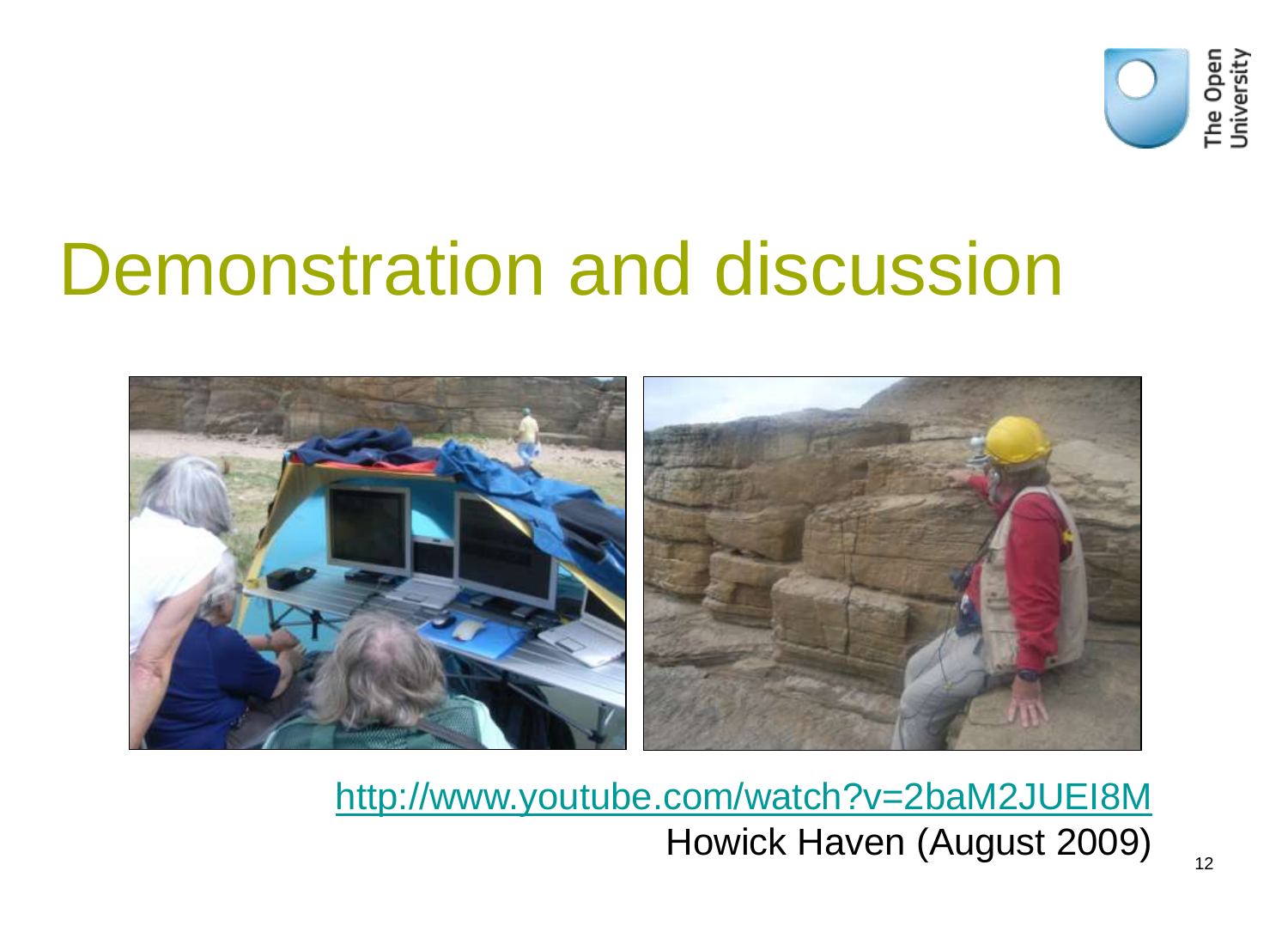

## **Summary**

- Remote access for additional fieldwork experiences
	- –Access to difficult to reach locations
	- Collaboration opportunities with other groups
- So what? added value ~ shared activity artefacts
	- Local (nearby) or internet (distant) communication
		- Sharing electronic resources
		- Data collection, processing and presentation
		- Progress monitoring and orchestration